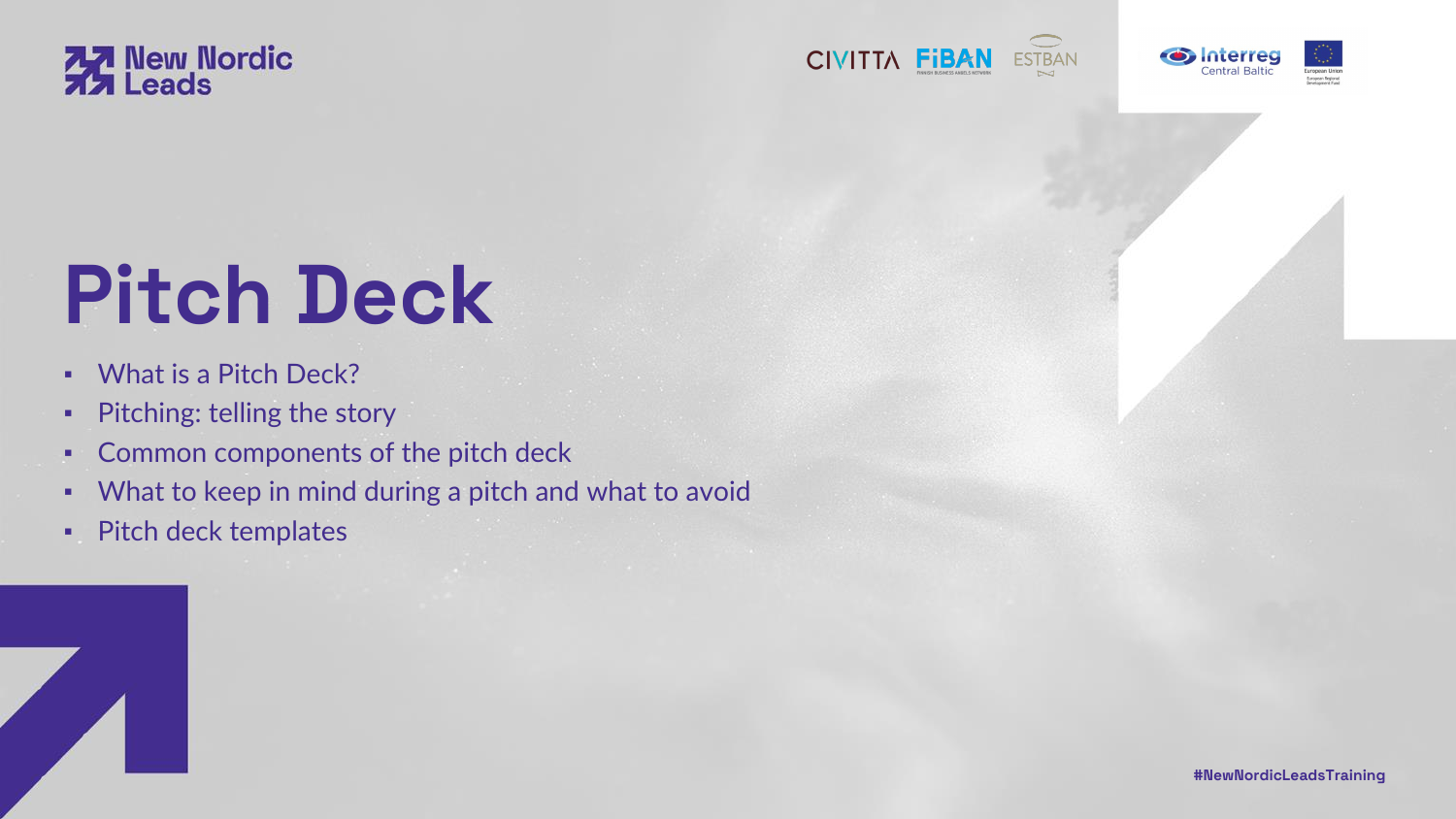**Pitching** is an opportunity to introduce your **business idea** in a limited amount time. The main goal of a pitch is to **gain**

**Pitch deck** is typically a **slide presentation** that is used while pitching a business idea. It is beneficial since it helps the audience to get a better sense of your business idea and it also gives the pitcher a broader opportunity to present its idea. In addition, the pitcher can rely on the pitch deck in case the pressure causes her/him to lose the train of thought

**Pitch deck's** purpose is to aid in telling a **compelling story** which helps to convince the investor that your idea is worth





## **What is a Pitch Deck**

- Ζ **new customers, investors or stakeholders** to **support your business**.
- Ζ or simply forget what to tell next.
- Ζ investing in or for the very least spark investor's interest in the idea so she/he wishes to learn more.
- You should have **two pitch decks** ready**:**  $\mathbf{z}$ 
	- **A detailed version that can be shared with investors via email (more like a reading material)**
	- **A simplified version that can be elaborated upon in person (used during pitching)**





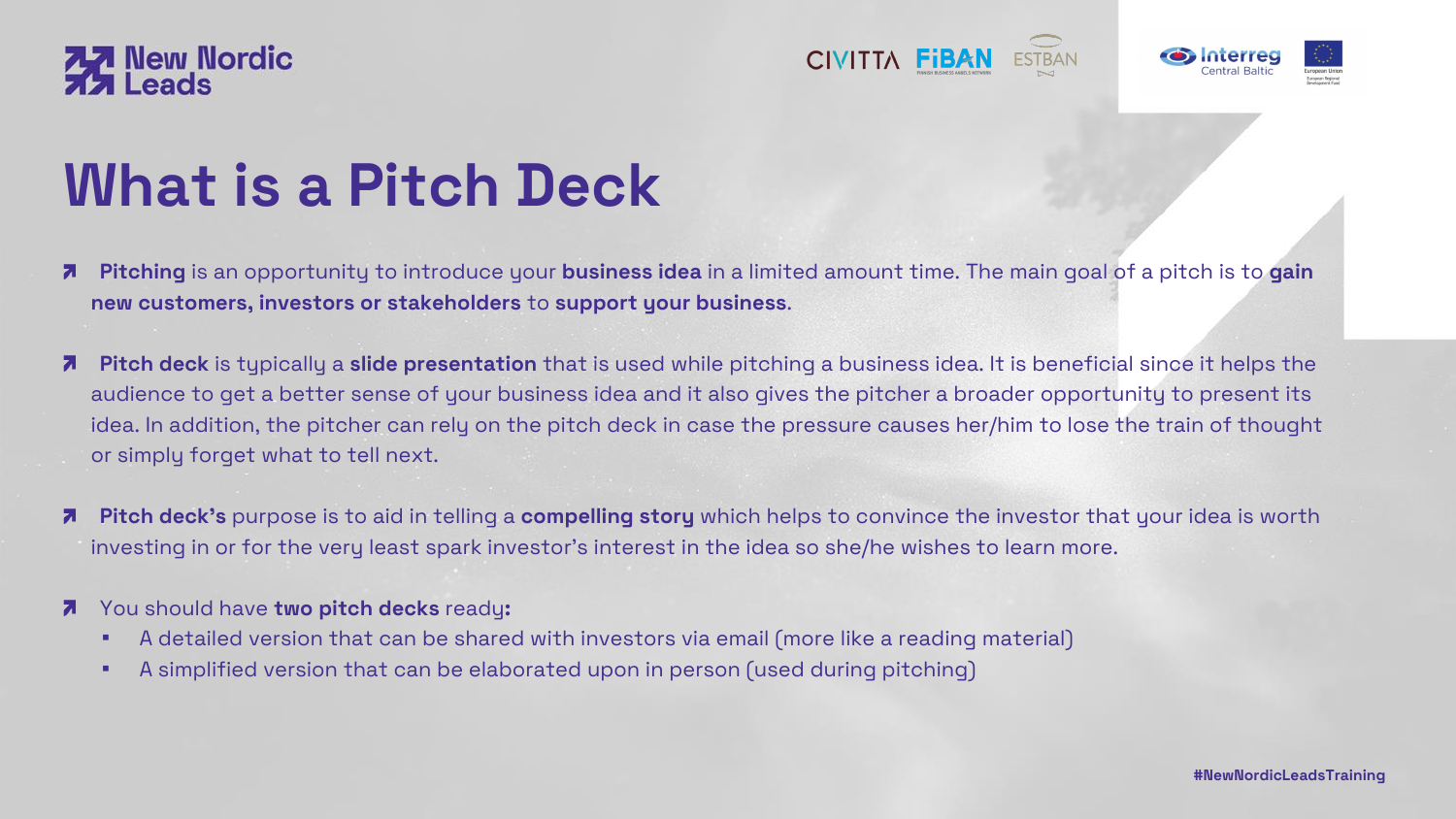#### **Fundraising is about storytelling.**

The story you are telling during the pitch should run something like this:





#### **Pitching: telling the story**

We are contending with a great team that









We want more and that is why we are looking for investors

There are competitors, but we are better and stand out.

has achieved so much already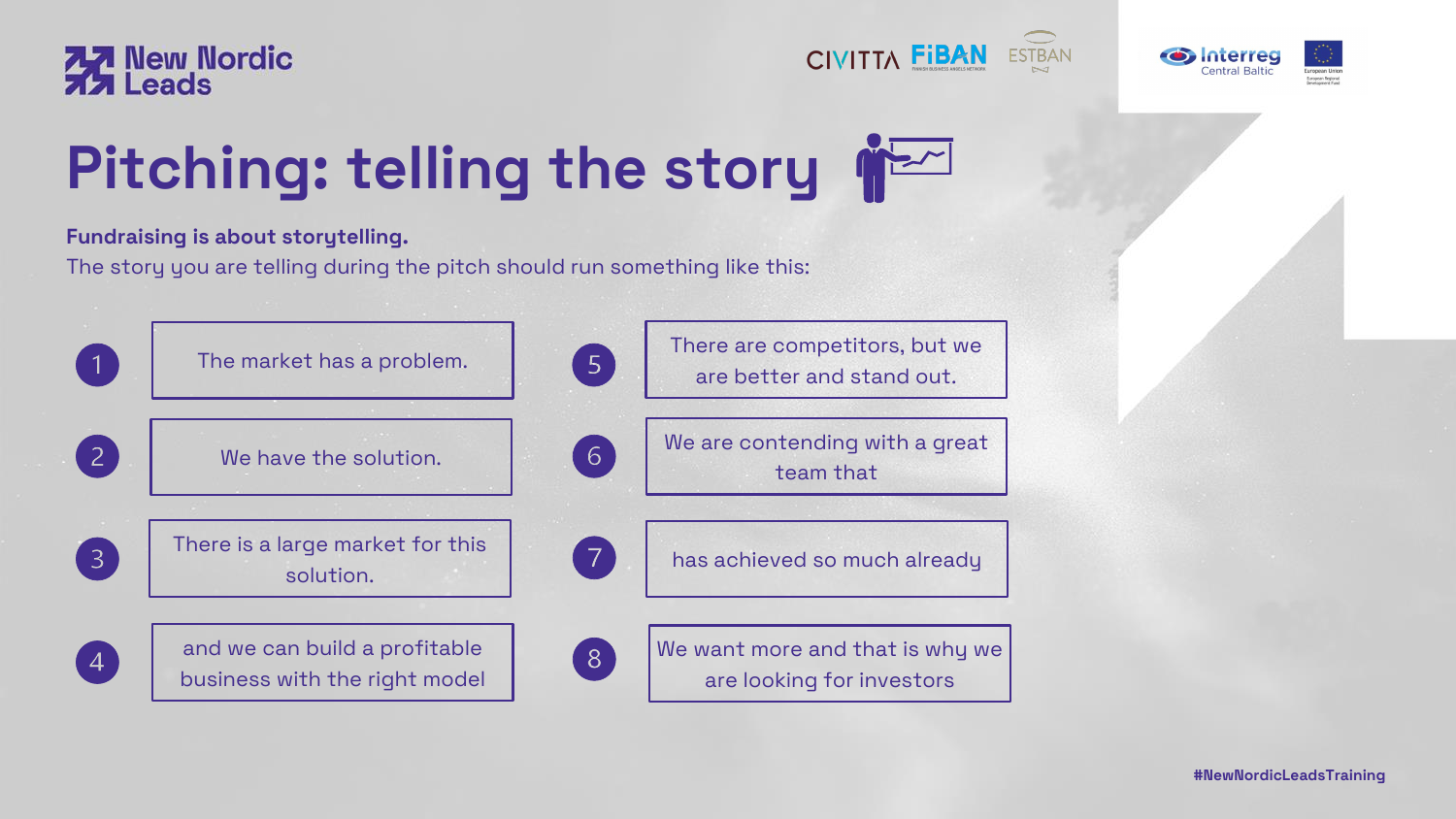Here are some **common topics** that are included in a pitch deck. However, every company/business idea can be different and thus there is no one-size-fits-all solution – you should create a pitch deck which works the best for you. The exact order of the slides is up to you.







## **Common components of the pitch deck (1/2)**

**Company overview** – key facts about your business: what it solves, experience of the team, any traction established, location



what is your purpose



- 
- **Vision/mission** vision is the why, where you want to go; mission is the how how you are going to get there,
	-
	-
	-
	-
	-

**Team** – who is in your team, why is your team great, prior experience, motivation

**Problem** – how big is the problem, why it is important, who are you solving the problem for



**Solution** – proposed solution to the problem and why it is better than other solutions in the market



**Product** – the solution in more detail, what are the key features, why is your product unique



**Market opportunity** – what market are you in, how big is the market and what is direct addressable market







?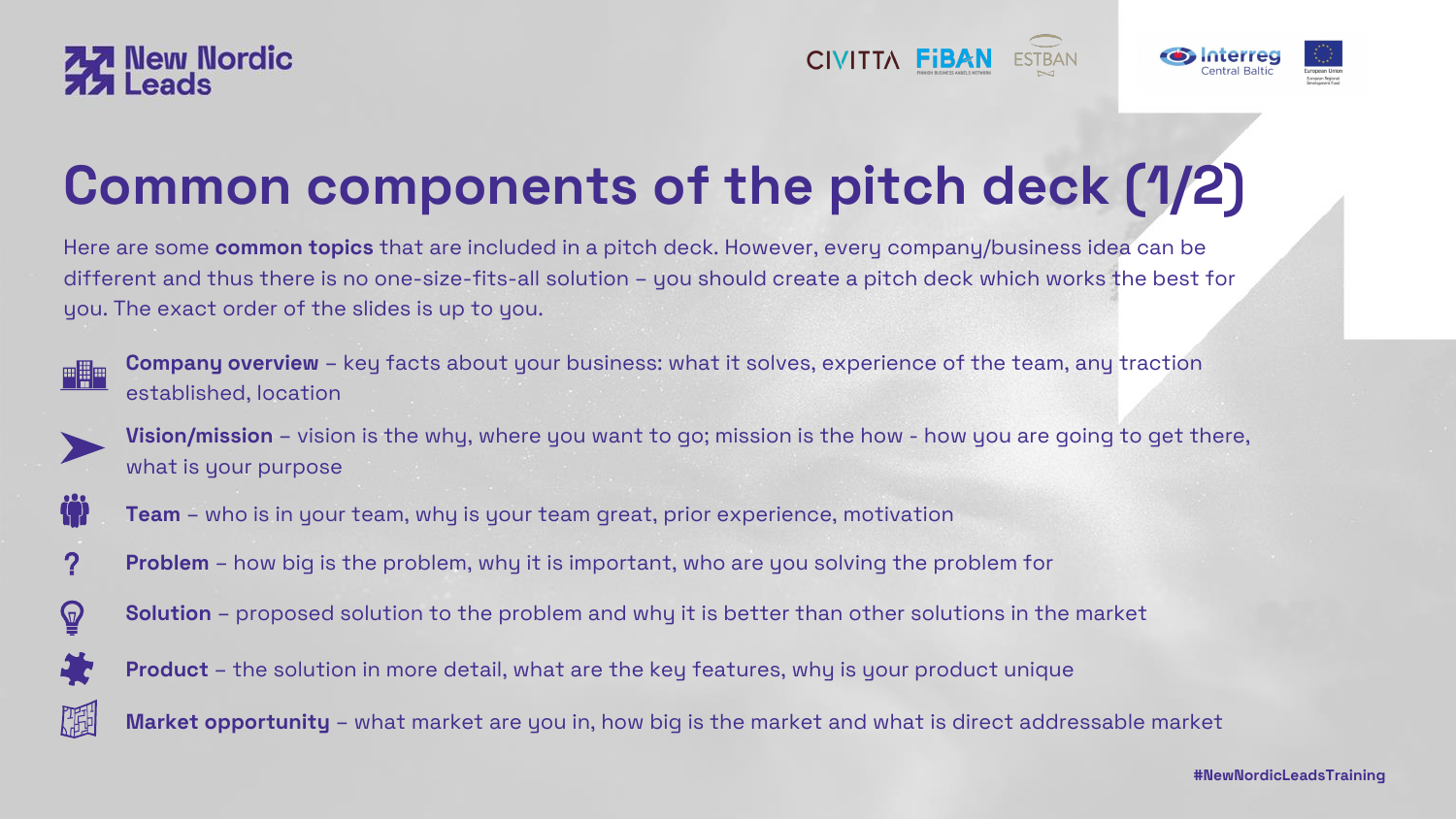



## **Common components of the pitch deck (1/2)**



 $\circledcirc$ 

m

K

S

**Customers** – show any early customers or partnerships, it boosts credibility **Technology** – why the technology is or will be superior, why it is difficult to replicate this technology, key IP rights **Competition** – who are the competitors, competitive advantage, differentiating features from your competitors **Traction** – what traction does the company have (sales, traffic to the company's website, growth metrics,...) **Business model** – how do you make money, pricing model, long-term value of a customer, customer acquisition channels and costs **Marketing plan** – marketing channels and strategy



**Financials** – current financial situation, 3-5 year financial projections, burn rate, other key metrics

**Ask** – how much money are you seeking, major milestones you will reach with the financing





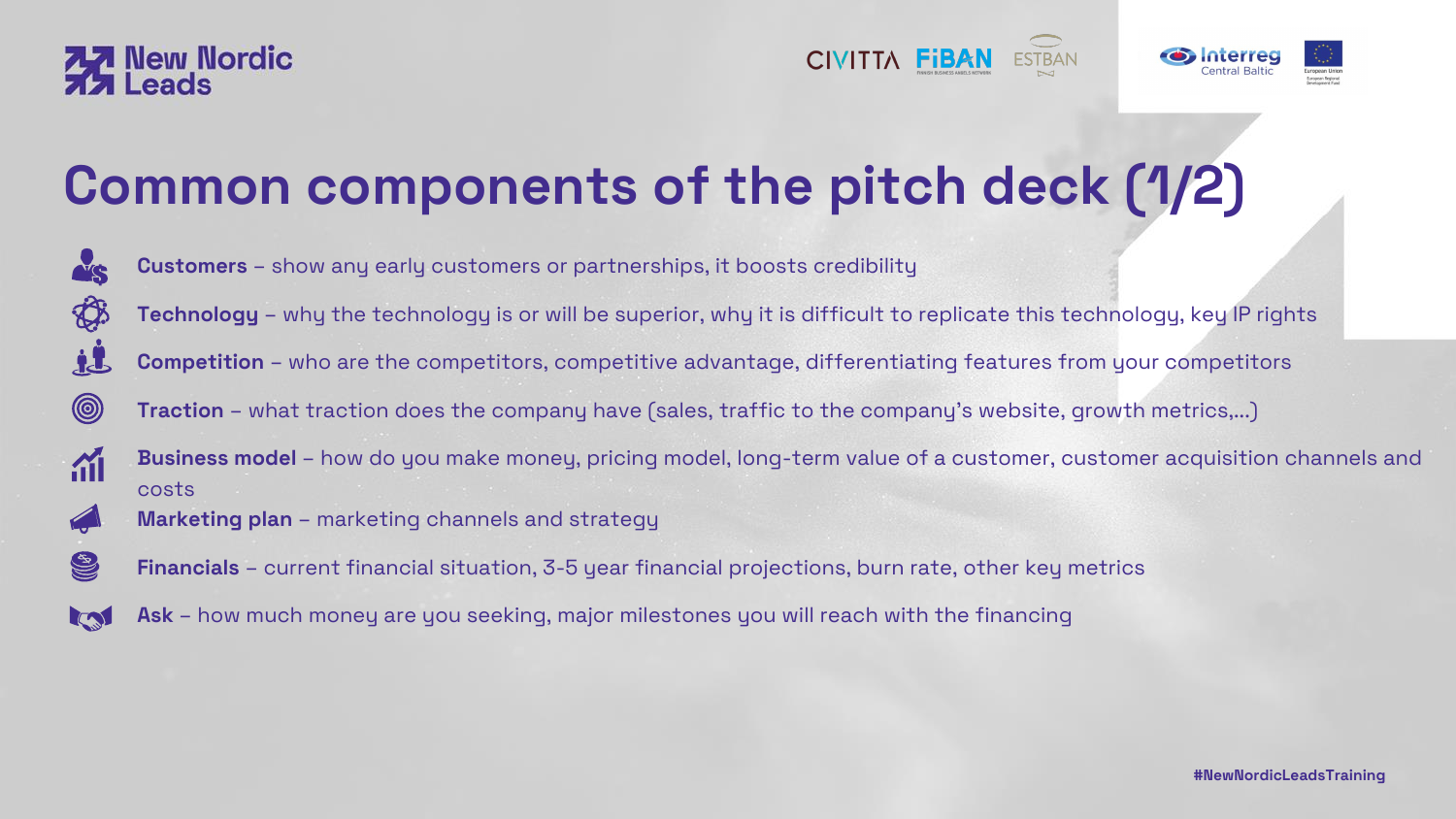• Be excited – correct intonation, cadence and projecting help a

- Your pitch should be clear, compelling, informative and memorable
- Remember your audience who you are presenting to
- lot
- Be specific and concise
- A slide should have one main point
- Use large fonts that are easy to read
- 
- Practice your pitch beforehand







• Include easy to understand charts, statistics and graphs

**#NewNordicLeadsTraining**





## **What to keep in mind during a pitch**

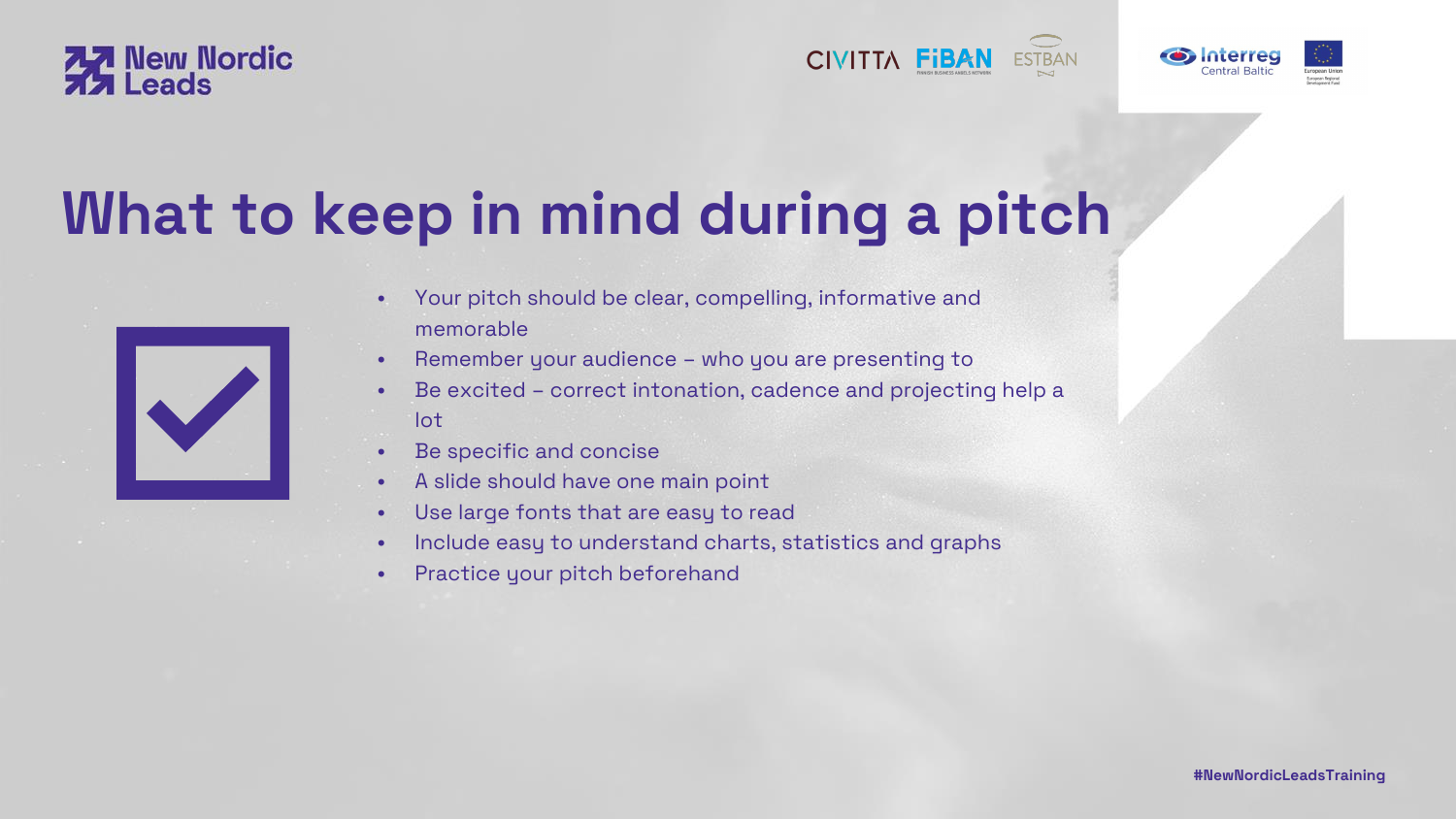- 
- 
- Using unnecessarily complex phrasing or descriptions • Inflating your capabilities and exaggerating the truth • Making the pitch deck too long
- Going into too much detail
- Excessive text and using too many bullet points on slides keep your slides simple
- Completing your pitch without leaving investors with a clear idea as to why they should care and/or with a clear ask.

**Keep in mind:** During the process of asking for investment, you should be ready that many investors may give you "no" as an answer or simply not respond. You should not be discouraged by this.







**#NewNordicLeadsTraining**





### **What to avoid during a pitch**

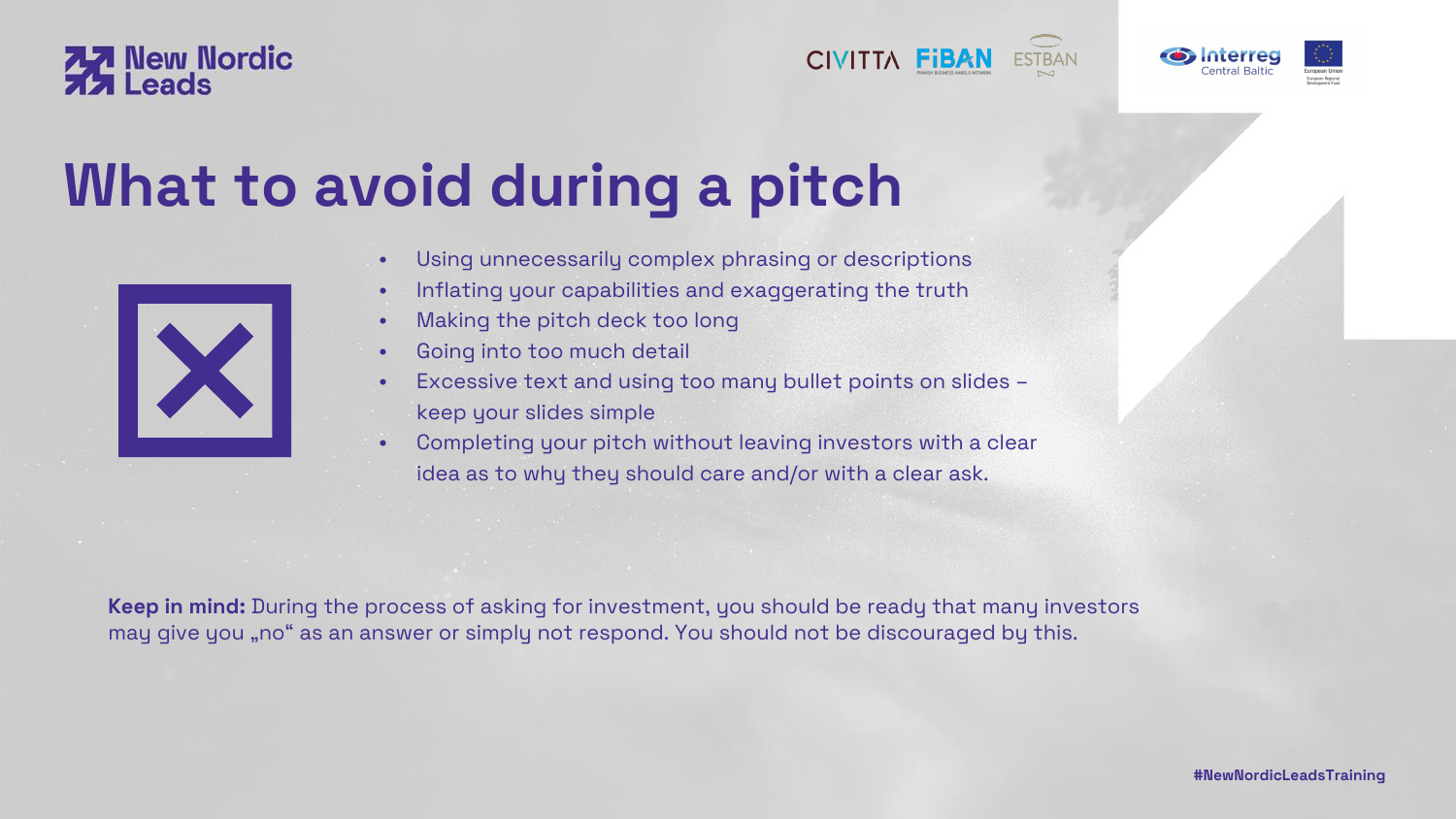#### **Templates**

- **[Ycombinator](https://docs.google.com/presentation/d/17nFIwCyf2Kz-Ao5HGnmvNZ74L8eSKA2C2Qdaoe-47OM/edit#slide=id.p)** seed pitch deck
- **[Google](https://docs.google.com/presentation/d/17wRgJpjHIyhtgglmn31CPL_O9h2oEdy80uodjd5iaQE/edit#slide=id.p)** pitch deck
- **[Alejandro Cremades](https://alejandrocremades.com/silicon-valley-legend-creates-pitch-deck-template-for-entrepreneurs/?utm_source=Forbes-pitch&utm_medium=Forbes-pitch&utm_campaign=Forbes-pitch&utm_term=Forbes-pitch&utm_content=Forbes-pitch)** pitch deck
- **[FounderInstitute](https://fi.co/pitch-deck)** different pitch decks

#### **Learn more**

- **[Alexander Jarvis](https://www.alexanderjarvis.com/pitch-deck-collection-from-vc-funded-startups/)** large pitch deck collection (many prominent companies' pitch decks + comments)
- **[Piktochart](https://piktochart.com/blog/startup-pitch-decks-what-you-can-learn/)** successful companies' pitch decks (i.e. LinkedIn, Airbnb)
- **[Sifted](https://sifted.eu/articles/pitch-deck-tips/)** Investors share the do's and don'ts of pitching









**#NewNordicLeadsTraining**





## **Pitch Deck templates**